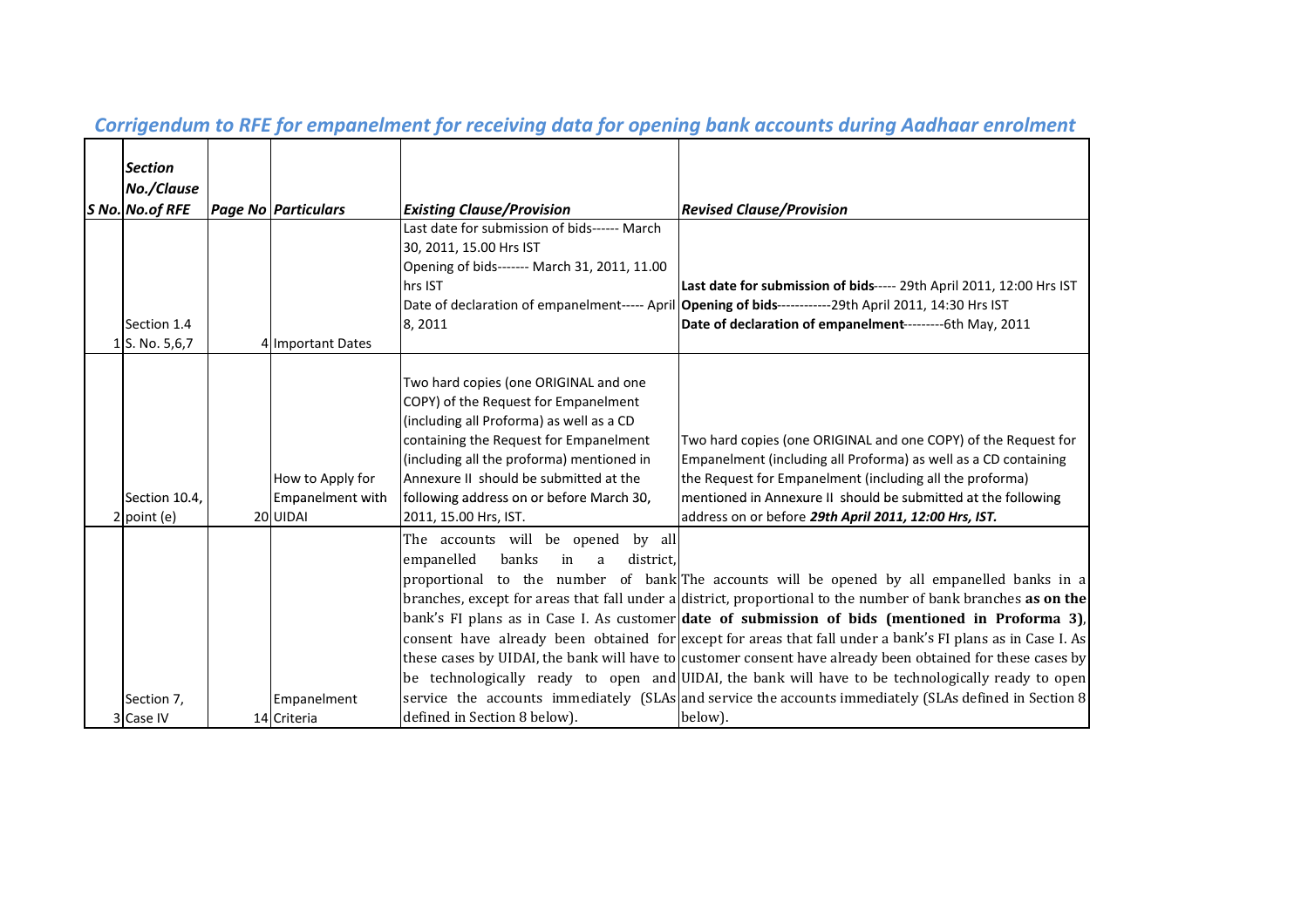| Section 8.2,<br>4 point 3        | <b>Customer Service</b><br>15 Points | Bank would ensure that such customer<br>service points are interoperable.                                                                                                                       | Bank should ensure that these new customer service points are<br>interoperable, as per the guidelines issued by RBI across all<br>channels from time to time.                                                                                                                                                                                                                                                                                                                                                                                                                                                                                                 |
|----------------------------------|--------------------------------------|-------------------------------------------------------------------------------------------------------------------------------------------------------------------------------------------------|---------------------------------------------------------------------------------------------------------------------------------------------------------------------------------------------------------------------------------------------------------------------------------------------------------------------------------------------------------------------------------------------------------------------------------------------------------------------------------------------------------------------------------------------------------------------------------------------------------------------------------------------------------------|
| Section 8.2,<br>5 point 4        | <b>Customer Service</b><br>15 Points | Bank would ensure that such customer<br>service point uses Aadhaar authentication<br>platform.                                                                                                  | Bank would ensure that such customer service point uses Aadhaar<br>authentication platform within 60 days of issuance of guidelines for<br>'UIDAI Authentication Policy'. Once 'UIDAI Authentication Policy'<br>guidelines are in place, Aadhaar authentication platform shall be<br>enabled on the CSP within 60 days of reaching the necessary<br>account level of 2000 new accounts opened through this process.                                                                                                                                                                                                                                           |
| Section<br>6 9.2.1, point 5      | 18 of Service                        | by the bank shall be interoperable.                                                                                                                                                             | "XXXX" bank provides an assurance "XXXX" bank provides an assurance that customer service<br>Assurance of Quality that customer service points deployed points deployed by the bank shall be interoperable as per<br>SLAs defined in the RFE.                                                                                                                                                                                                                                                                                                                                                                                                                 |
| Section<br>7 9.2.1, point 6      | 18 of Service                        | "XXXX" bank provides an assurance<br>authentication platform.                                                                                                                                   | that customer service points deployed "XXXX" bank provides an assurance that customer service<br>Assurance of Quality as part of this RFE shall use Aadhaar points deployed as part of this RFE shall use Aadhaar<br>authentication platform as per SLAs defined in the RFE.                                                                                                                                                                                                                                                                                                                                                                                  |
| 8 Section 10.2                   | Duration of<br>19 empanelment        | Empanelment may be extended to another 5 to time.<br>time.                                                                                                                                      | Empanelment will be valid for the first 5 Crore account opening<br>Empanelment will be valid for the first 5 mandates obtained by UIDAI during Aadhaar enrolment process.<br>Crore account opening mandates obtained Empanelment may be extended to another 5 Crore accounts or<br>by UIDAI during Aadhaar enrolment process. may be re-opened on the basis of review done by UIDAI from time<br>Crore accounts or may be re-opened on the If there are no bidders in any of the distrcits, UIDAI may refloat the<br>basis of review done by UIDAI from time to RFE for those districts with similar or different terms and<br>conditions as it may deem fit. |
| Section<br>11.12, Clause<br>9(a) | Termination/<br>24 Withdrawal        | Without prejudice to any other right or<br>remedy it may have, either party may<br>terminate this Agreement at any time by<br>giving one month advance notice in writing<br>to the other party. | Without prejudice to any other right or remedy it may have, either<br>party may terminate this Agreement in whole or in part, at any<br>time, by giving one month advance notice in writing to the other<br>party. In case where bank withdraws its name from any of the<br>districts in which it is empanelled then it shall be its responsibility<br>to ensure continued servicing of the accounts opened by it prior to<br>withdrwal, by any other bank, which shall preferably be one of the<br>banks empanelled in the same district.                                                                                                                    |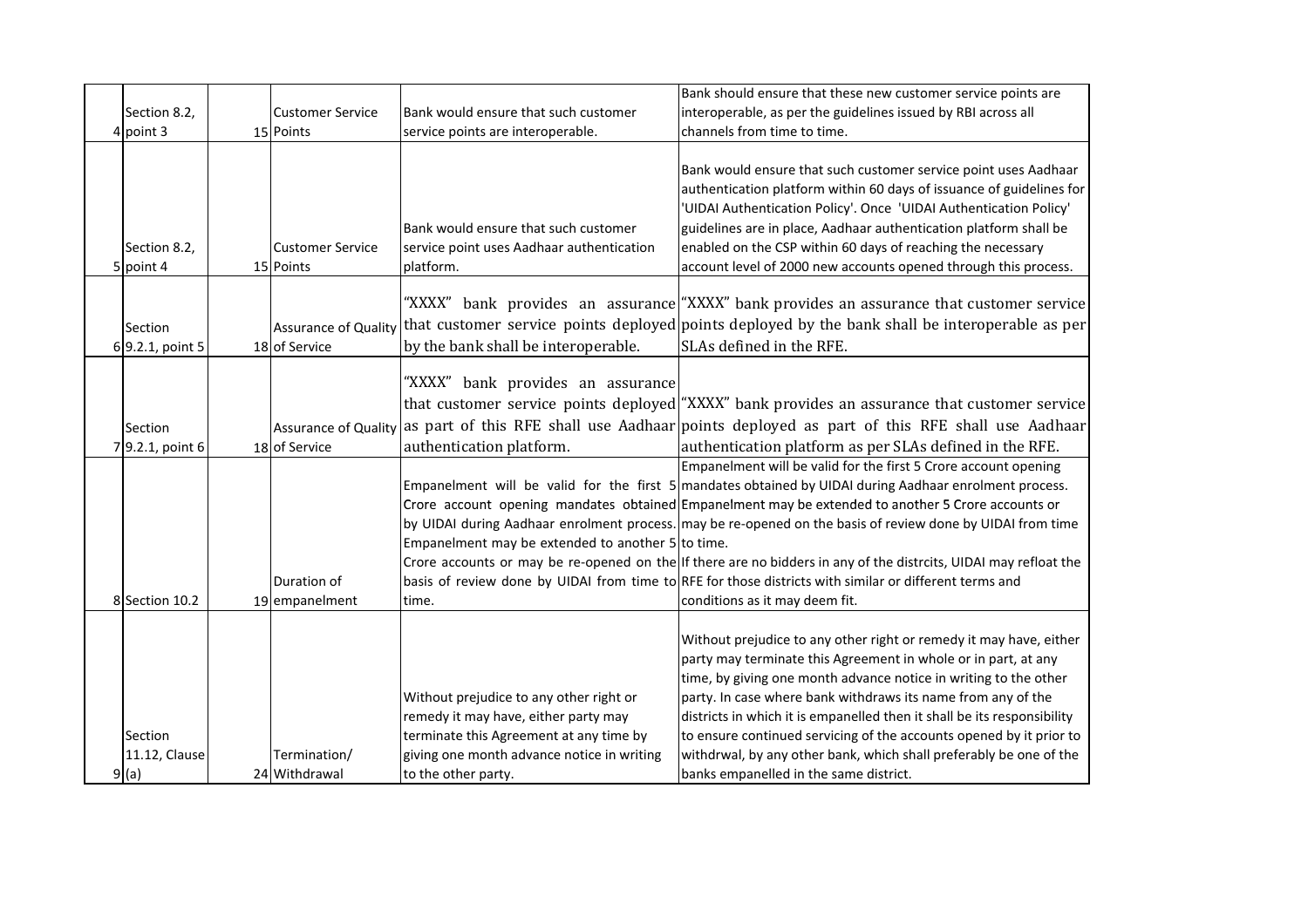|                 |                            | A pilot for disbursement of MGNREGA funds           | is being conducted by Govt. of Jharkhand in $A$ pilot for disbursement of MGNREGA funds is being conducted by                                                                                                                                                                                                                                                                                                                                                                                                                                                                                                                                                                                                                                                                                                                          |
|-----------------|----------------------------|-----------------------------------------------------|----------------------------------------------------------------------------------------------------------------------------------------------------------------------------------------------------------------------------------------------------------------------------------------------------------------------------------------------------------------------------------------------------------------------------------------------------------------------------------------------------------------------------------------------------------------------------------------------------------------------------------------------------------------------------------------------------------------------------------------------------------------------------------------------------------------------------------------|
|                 |                            |                                                     | partnership with UIDAI, Union Bank, ICICI Govt. of Jharkhand in partnership with UIDAI, Union Bank, ICICI                                                                                                                                                                                                                                                                                                                                                                                                                                                                                                                                                                                                                                                                                                                              |
| Section 3,      |                            |                                                     | Bank, and Bank of India where microATMs Bank, Axis Bank, State Bank of India and Bank of India where                                                                                                                                                                                                                                                                                                                                                                                                                                                                                                                                                                                                                                                                                                                                   |
| 10 point 8      | 8 Introduction             | will be deployed for payments.                      | microATMs will be deployed for payments.                                                                                                                                                                                                                                                                                                                                                                                                                                                                                                                                                                                                                                                                                                                                                                                               |
|                 |                            |                                                     | After scrutinizing the complete details, UIDAI will empanel<br>the selected banks for each of the districts. The empanelled<br>banks will be issued a letter of empanelment which will<br>also include the terms and conditions of the empanelment.<br>Sample enrolment letter is provided in Annexure IV below.<br>Further, UIDAI will also work with the State<br>Government(s) and banks to link accounts that have<br>already been opened.                                                                                                                                                                                                                                                                                                                                                                                         |
| 11 Section 10.1 | Award of<br>19 Empanelment | is provided in Annexure IV below.                   | However, it may be mentioned that some State<br>Governments have prior banking arrangements for certain<br>After scrutinizing the complete details, welfare payments to the residents. It is expected that such<br>UIDAI will empanel the selected banks banks will also be participating for empanelment for such<br>for each of the district. The empanelled districts. In cases where the State Government has<br>banks will be issued a letter of appointed banks for disbursement of Government benefits,<br>empanelment which will also include UIDAI will seek empanelment of those banks for the<br>the terms and conditions of the purpose of maintaining continuity, avoiding duplication,<br>empanelment. Sample enrolment letter and facilitating State Government disbursements through<br>Aadhaar enabled bank accounts. |
| 12 Section 13.1 |                            | 29 Sample Proforma 1 Existing Proforma shown below. | Sample of new Proforma is given below.<br>While all efforts have been made to include the names of all the<br>districts in the country, If a bank is desirous of empanelling for<br>any districts which are not listed in this proforma, then such<br>districts should be listed separately in the covering letter and not<br>mentioned in Proforma 1 here.                                                                                                                                                                                                                                                                                                                                                                                                                                                                            |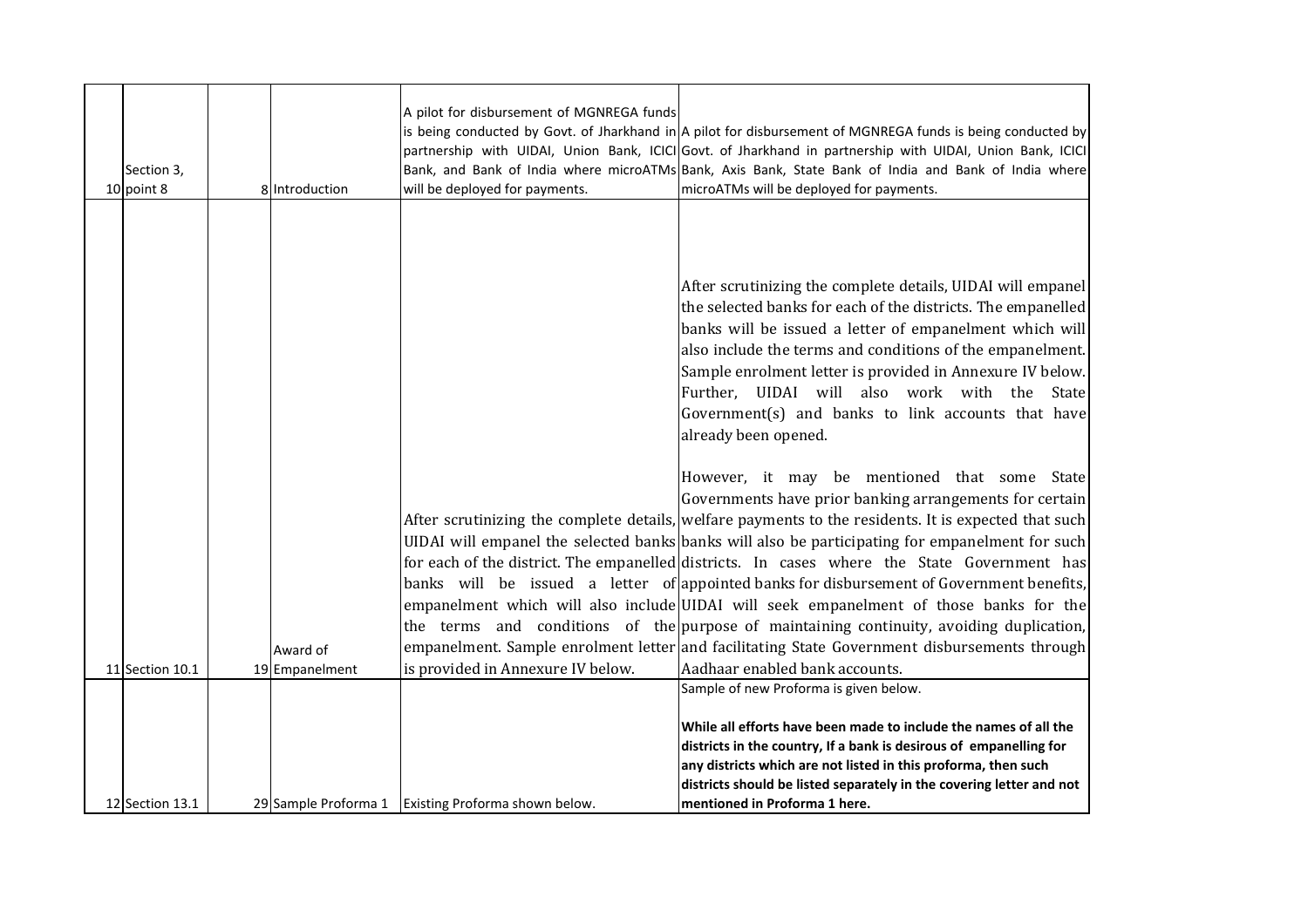## Existing Proforma 1:

|            | Name of Bank:<br><b>Number of Districts where</b><br>empanelment is sought: | (Replace with Bank Name)<br>0 |                                |
|------------|-----------------------------------------------------------------------------|-------------------------------|--------------------------------|
|            | Proforma 1: District-wise empanelment                                       |                               |                                |
| Sr.<br>No. | <b>State</b>                                                                | <b>District</b>               | <b>Empanelment</b><br>required |
|            |                                                                             |                               | <b>Pick Yes/No</b>             |

### New Proforma 1:

| Name of Bank:<br><b>Number of Districts where</b><br>empanelment is sought: |              | <b>SELECT BANK</b>                    | <b>Bank Entity Code:</b><br>0 |                      | 0                                             |
|-----------------------------------------------------------------------------|--------------|---------------------------------------|-------------------------------|----------------------|-----------------------------------------------|
|                                                                             |              | Proforma 1: District-wise empanelment |                               |                      |                                               |
| Sr.No.                                                                      | <b>State</b> | <b>State Code</b>                     | <b>District</b>               | <b>District Code</b> | <b>Empanelment</b><br>required<br>Pick Yes/No |
|                                                                             |              |                                       |                               |                      |                                               |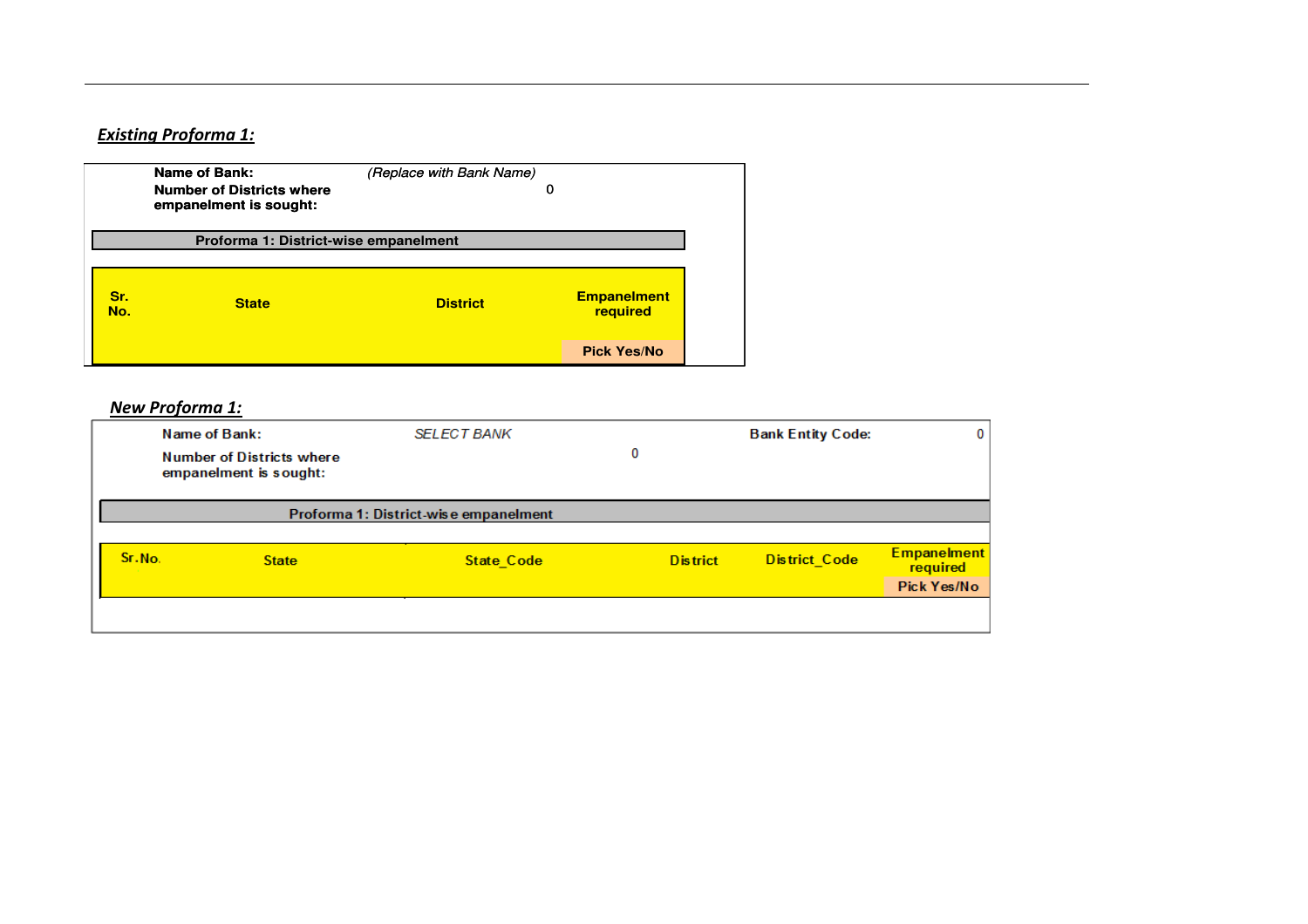| $\sim$ $\sim$<br>13 Section 13.2 | 30 Sample Proforma 2 | - IExisting Proforma shown below. | Sample of new Proforma given below. |
|----------------------------------|----------------------|-----------------------------------|-------------------------------------|

## Existing Proforma 2:

|           | <b>Name of Bank:</b>                                                  | (Name of Bank)  |                |                    |  |  |  |  |
|-----------|-----------------------------------------------------------------------|-----------------|----------------|--------------------|--|--|--|--|
|           | <b>Total number of</b><br>villages:                                   |                 |                |                    |  |  |  |  |
|           |                                                                       |                 |                |                    |  |  |  |  |
|           | Proforma 2: RBI / DFS allocation of villages as per FI plan (Case II) |                 |                |                    |  |  |  |  |
|           |                                                                       |                 |                |                    |  |  |  |  |
| S.<br>No. | <b>State</b>                                                          | <b>District</b> | <b>Village</b> | <b>Census code</b> |  |  |  |  |

## New Proforma 2:

|       | Name of Bank:                    | <b>SELECT BANK</b> |                 |                                                                      |                |                 |
|-------|----------------------------------|--------------------|-----------------|----------------------------------------------------------------------|----------------|-----------------|
|       | <b>Total number of villages:</b> |                    |                 |                                                                      |                |                 |
|       |                                  |                    |                 |                                                                      |                |                 |
|       |                                  |                    |                 | Proforma 2: RBI / DFS allocation of villages as per FI plan (Case I) |                |                 |
|       |                                  |                    |                 |                                                                      |                |                 |
| S No. | <b>State</b>                     | <b>State Code</b>  | <b>District</b> | <b>District Code</b>                                                 | <b>Village</b> | Village<br>Code |